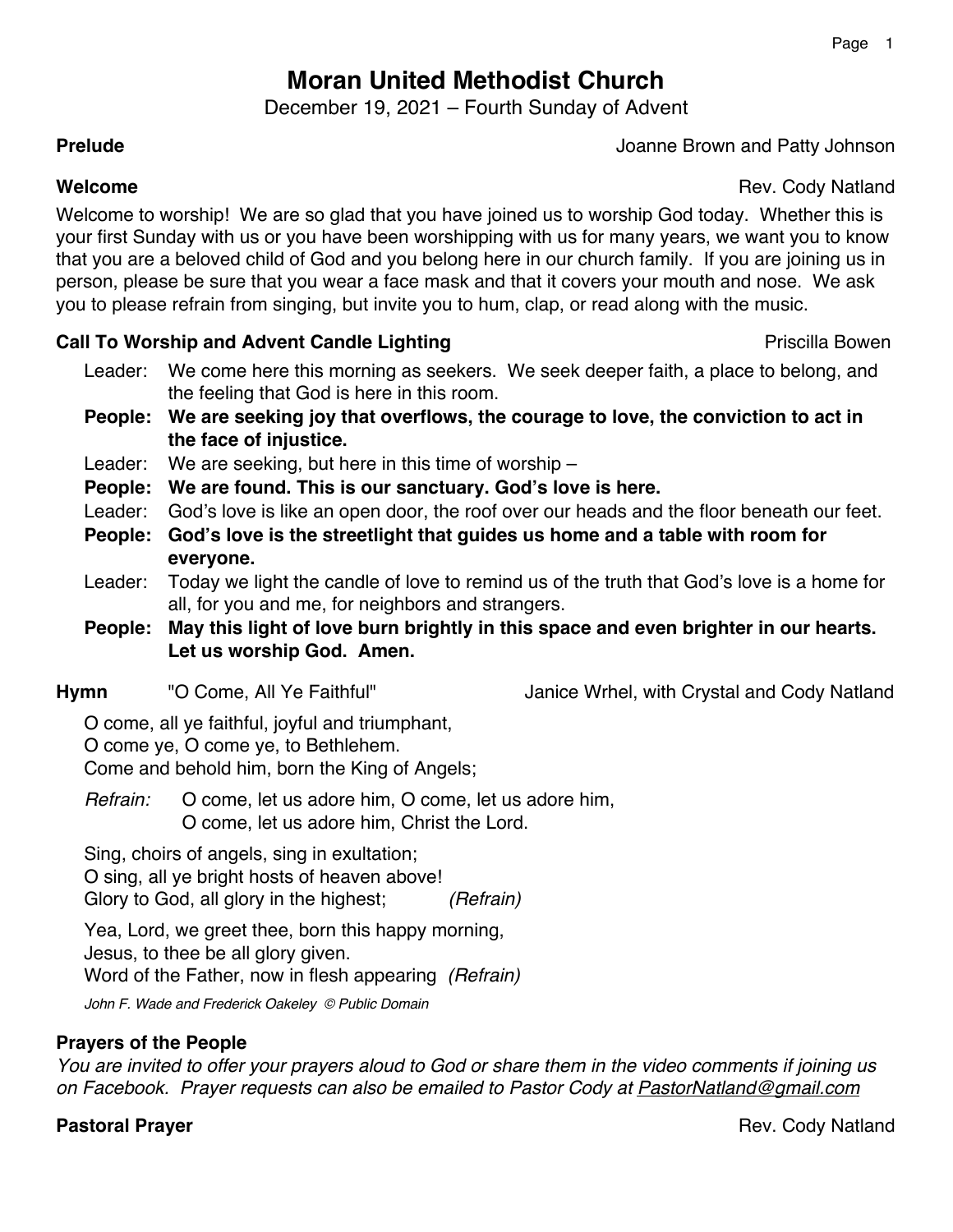#### **The Lord's Prayer**

**Our Father, who art in heaven, hallowed be thy name. Thy kingdom come, thy will be done on earth as it is in heaven. Give us this day our daily bread and forgive us our trespasses, as we forgive those who trespass against us. And lead us not into temptation, but deliver us from evil. For thine is the kingdom, and the power, and the glory, forever. Amen.**

#### **Song The Born In Me" All and Song The Born In Me" All and Song The Unit of the Unit of the Unit of the Unit of the Unit of the Unit of the Unit of the Unit of the Unit of the Unit of the Unit of the Unit of the Unit of th**

Everything inside me cries for order Everything inside me wants to hide Is this shadow of an angel or a warrior? If God is pleased with me why am I so terrified?

Someone tell me I am only dreaming Someone help me see with heaven's eyes And before my head agrees my heart is on its knees Holy is He, blessed am I

*Chorus:* Be born in me, be born in me Trembling heart, somehow I believe that You chose me I'll hold You in the beginning; you will hold me in the end Every moment in the middle, make my heart Your Bethlehem Be born in me

All this time we've waited for the promise All this time You've waited for my arms Did You wrap yourself inside the unexpected So we might know that love would go that far

*Chorus*

*Bridge:* I am not brave, I'll never be The only thing my hear can offer is a vacancy I'm just a girl, nothing more But I am willing, I am Yours

*Chorus*

*Bernie Herms & Nichole Nordeman © 2011 Bernie Herms Music*

**Scripture** Priscilla Bowen

#### *Luke 1:39-55 (NRSV)*

In those days Mary set out and went with haste to a Judean town in the hill country, where she entered the house of Zechariah and greeted Elizabeth. When Elizabeth heard Mary's greeting, the child leaped in her womb. And Elizabeth was filled with the Holy Spirit and exclaimed with a loud cry, "Blessed are you among women, and blessed is the fruit of your womb. And why has this happened to me, that the mother of my Lord comes to me? For as soon as I heard the sound of your greeting, the child in my womb leaped for joy. And blessed is she who believed that there would be a fulfillment of what was spoken to her by the Lord."

And Mary said,

"My soul magnifies the Lord, and my spirit rejoices in God my Savior, for he has looked with favor on the lowliness of his servant.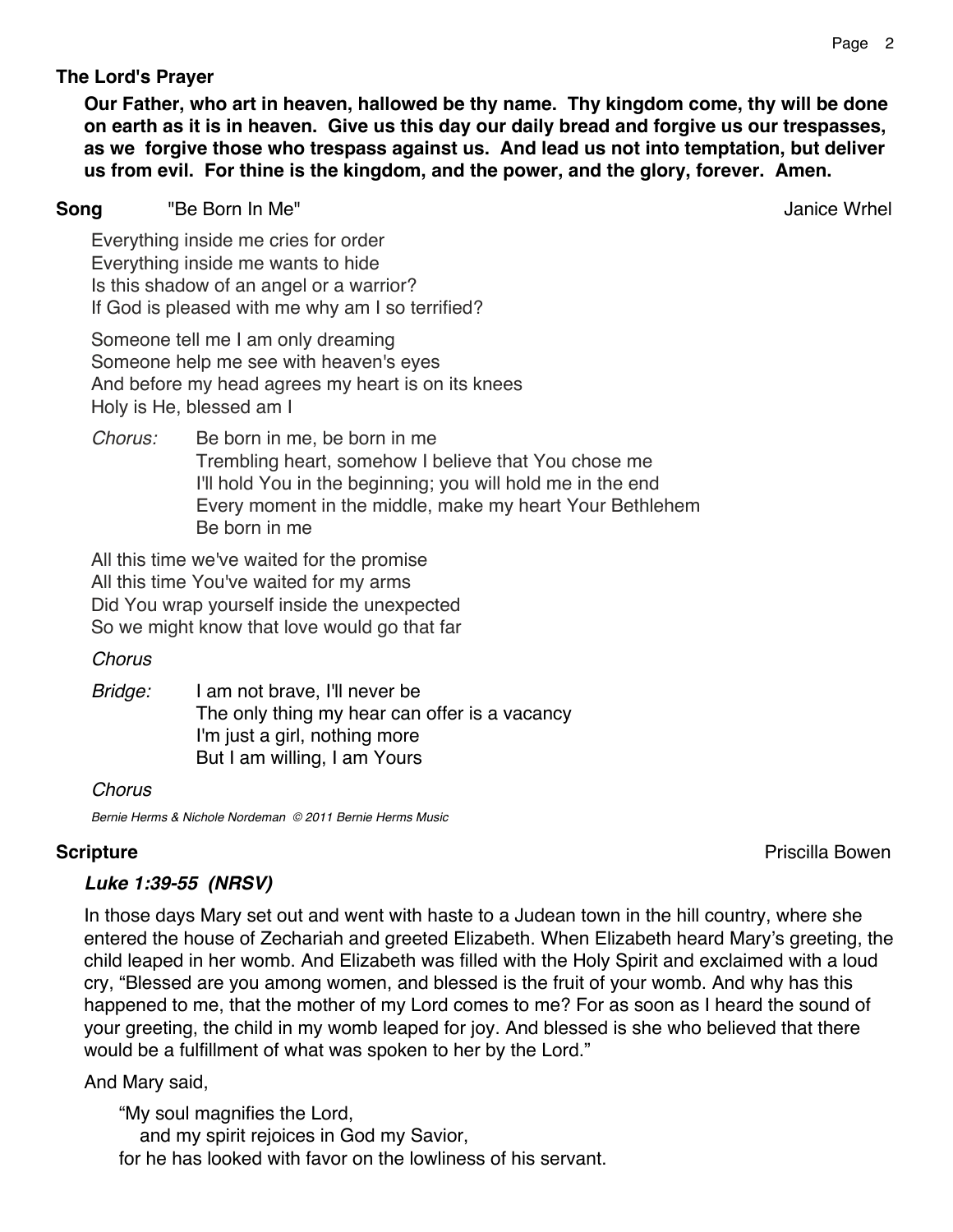Surely, from now on all generations will call me blessed;

for the Mighty One has done great things for me,

and holy is his name.

His mercy is for those who fear him

from generation to generation.

He has shown strength with his arm;

he has scattered the proud in the thoughts of their hearts.

He has brought down the powerful from their thrones,

and lifted up the lowly;

he has filled the hungry with good things,

and sent the rich away empty.

He has helped his servant Israel,

in remembrance of his mercy,

according to the promise he made to our ancestors,

to Abraham and to his descendants forever."

- *- - -*

*Leader: This is the word of God for the people of God. Response: Thanks be to God.*

**Sermon** *Close To Home: Seeking Sanctuary <i>Rev. Kathy Barrick, Guest Preacher* 

#### **Invitation to the Offering**

*We invite you to give as God leads you to support our church and ministries as we seek to embrace, inspire, and serve, making disciples of Jesus Christ for the transformation of the world. You may place your gift in the offering plates in the Sanctuary and Fellowship Hall, give online at www.moranumc.org/give, or mail your gift to: 3601 E 65th Ave / Spokane, WA 99223.*

**Hymn** "Love Came Down At Christmas" **Hymn** Joanne Brown

Love came down at Christmas, Love all lovely, Love Divine; Love was born at Christmas; star and angels gave the sign.

Worship we the Godhead, Love incarnate, Love Divine; Worship we our Jesus, but wherewith for sacred sign?

Love shall be our token love be yours and love be mine; Love to God and neighbor, love for plea and gift and sign.

*Christina G. Rosetti © Public Domain*

**Benediction** Rev. Cody Natland As *this* service ends, *your* service beings: Comfort the homesick. Open your doors to others. Seek sanctuary. Be brave enough to go home by another way. And remember that here in God's family, all are welcomed – so come back soon. In the name of our Foundation – God, Spirit, and Son – go in peace. Amen.

**Postlude** Joanne Brown

*If you would like to greet one another, we invite you to gather outside on the entry patio for a time of fellowship, but please do not gather indoors.*

*Call to Worship and Benediction adapted from Rev. Sara (Are) Speed* | A Sanctified Art LLC | sanctified art.org

*Permission for the use of the music in this service and livestream given by CCLI. CCLI License 1507867; CCLI Streaming License CSPL155631.*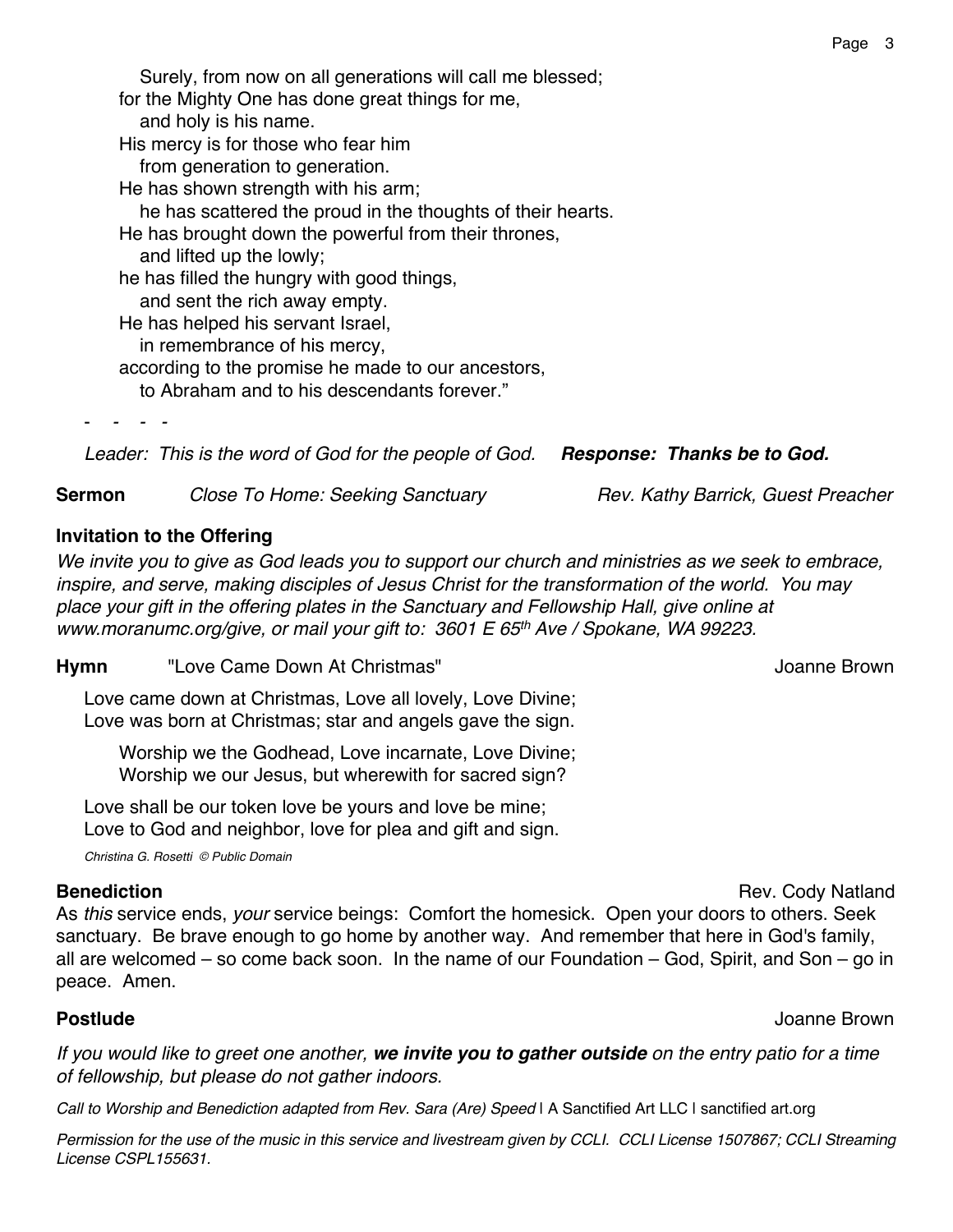# *Virtual Coffee Hour*

Sundays at 11:30 am on Zoom

Those worshipping virtually are invited to join us on Zoom for a time of fellowship and connection immediately following the worship service.

Join by Computer/Tablet/Smartphone: https://greaternw.zoom.us/j/96460688631

Join by Phone (home phone, landline, or cell – no internet required)

```
 +1(253) 215-8782 (Meeting ID: 964 6068 8631) +1(346) 248-7799 (Meeting ID: 964 6068 8631)
```
### **Christmas Carol Sing-Along**

Sunday, December 19th at 11:30am – Outdoor

After worship this morning, we invite you to join us outside on our front patio after worship for fellowship and cookies, and then sharing together in Christmas joy as we sing some beloved Christmas Carols together. This is a great opportunity for fellowship, for safely singing together, and for sharing our church with your family and friends.

#### **Christmas Eve Services --** *Friday, December 24th*

#### **4:00pm — Family Christmas Eve Service**

A shorter, family-oriented service that will include special music and a message for the young disciples in our midst. This service will conclude with gathering outside our front doors for candle lighting and singing "Silent Night."

### **8:00pm — Traditional Christmas Eve Service with Holy Communion (with Live-Stream)**

This will be our traditional Christmas Eve service, and will include Holy Communion. Special music will be provided by the Sign Choir. This service will conclude with gathering outside our front doors for candle lighting and singing "Silent Night."

#### **8:00pm -- Online Christmas Eve Service**

This will be a live-stream of our in-person service, happening at the same time. Rather than join us for "Silent Night" outside, the song will be offered at the end of the service livestream, and we invite you to light a candle wherever you join us from. If you need a candle, either a traditional flame candle or battery-operated candle, they are available at the church; just contact us to arrange a time to pick it up.

#### **Christmas Treat Bag Stuffing**

Monday, December 20th at 10:00 a.m.

Volunteers are needed at the church on Monday, December 20th at 10:00 a.m. to help stuff 100 bags of Christmas treats to be given out to attendees at our Christmas Eve services.

# **Christmas Love Offering for MUMC Staff**

Each Christmas we take an offering for voluntary gifts for our Moran UMC staff members in appreciation for all they do throughout the year.

Gifts may be dropped off in the "Staff Love Offering" jar on Sunday mornings, or dropped off/mailed to the church. Please be sure that your gifts are marked "Staff Appreciation" if they are being dropped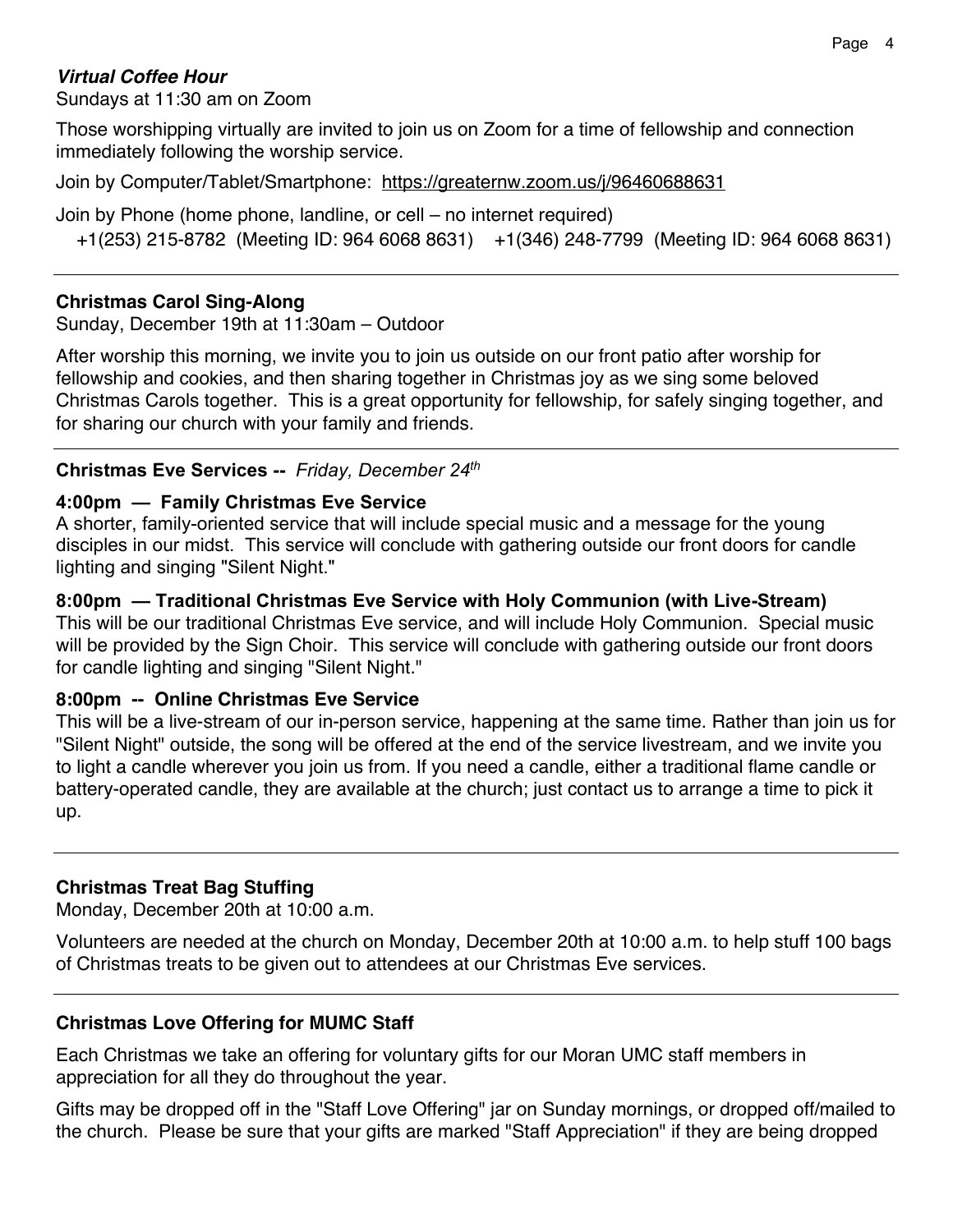off or mailed. The Staff/Pastor-Parish Relations Committee will ensure that the gifts are shared with our staff members.

#### **Mitten Tree**

Through the end of December, we are collecting the following items for the Mitten Tree, in children's and adult sizes:

- Warm Hats Mittens and Gloves
- Socks Scarves

Donations can be placed on/near the Mitten Tree at the entrance to the Sanctuary on Sunday mornings, or during office hours throughout the week. Curbside donation drop-off is available on Mondays from 10am to Noon during our "Mission Mondays Drive-Through."

### *Worship At Moran UMC --* Sunday Mornings at 10:30 am

We invite you to join us for worship on Sunday mornings at Moran UMC**.** Mask wearing and physical distancing will be required by all participants, regardless of vaccination status. Children's Sunday School for children in Preschool through 5<sup>th</sup> Grade is offered in the Disciples/Shepherds Room during the worship service.

### *Worship Online --* Sunday Mornings at 10:30 am

Our worship services continue to be live-streamed online for those who are unable or not yet comfortable returning to in-person services. Our worship services continue to be live-streamed online for those who are unable or not yet comfortable returning to in-person services.

# **Children's Sunday School (Preschool through 5th Grade)**

*Sundays at 10:30 am in the Disciples/Shepherds Room*

Sunday School is offered during our worship service in the Disciples/Shepherds Room. All children and adults must wear masks, and all teachers and other volunteers are fully vaccinated against COVID-19. Please bring your child straight back to the classroom when you arrive rather than entering the Sanctuary.

#### **Weekday Morning Prayer Group** -- Weekdays at 9am on Zoom

We meet on Monday through Friday mornings for prayer, scripture, and a short meditation.

Join Morning Prayer by Computer/Smartphone/Tablet: https://greaternw.zoom.us/j/349727648 Connect via Phone (home phone, landline, cell phone):

+1 (253) 215-8782 (Meeting ID: 349 727 648) +1 (346) 248-7799 (Meeting ID: 349 727 648)

# **Monday Vespers and Holy Communion** -- Mondays at 6:30pm

Connect via Facebook Live: www.facebook.com/moranchurch

Connect via Zoom (computer/tablet/smartphone: https://greaternw.zoom.us/j/97155799598

Connect via Phone (home phone, landline, cell phone):

+1 (253) 215-8782 (Meeting ID: 971 5579 9598) +1 (346) 248 7799 (Meeting ID: 971 5579 9598)